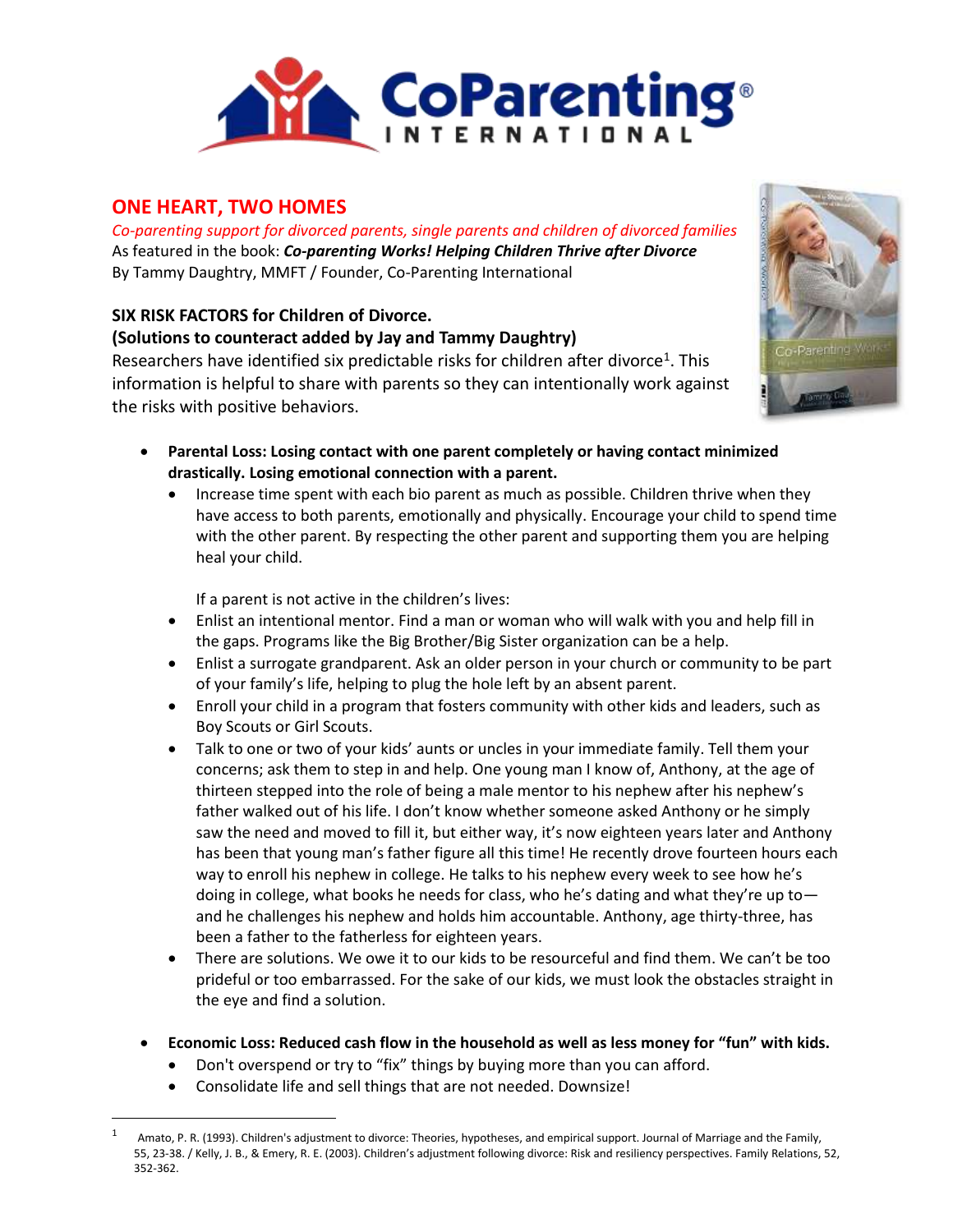- Consider a roommate who might live with you and help financially.
- Use time creatively without spending money: walks at the park, play games at home, paint or draw with the kids, read together, write together, feed the ducks at the lake.
- Ask for help when needed, don't be embarrassed.
- **Lack of Parental Competence: Not knowing what to do or how to handle crisis. No one to help in decision making. No backup system or other adult in the home to help with daily tasks.**
	- Attend classes to gain general parent-child information.
	- Don't parent out of guilt children need strong boundaries and continued discipline. Don't stop being an engaged and concerned parent because of the divorce. Hold to your expectations with school, homework, chores, curfew, boundaries, etc.
	- Increase communication with the other bio parent and try to support each other. Even though you will parent differently, support each other's decisions and discipline efforts.
	- Read books on parenting and discuss with those "ahead of you" in the journey.
	- Enlist parenting mentors to help in decision making.
	- Seek counseling or support from a social worker or guidance counselor at child's school.
	- Don't try to be the favorite that never works in the long run.
- **More Life Stress for Children: Transition from having one home to having two homes causes high anxiety in kids. Visitation is a stressful experience for children, especially with hostile parents.**
	- Keep the kids in the same school if possible, even if you have to move to accomplish that.
	- Make every effort to allow them to continue in their extracurricular activities: band, dance, swimming, scouting, sports, and so on.
	- Help them find someone to talk to: a guidance counselor at school, a children's counselor, another trusted parent with whom your child is comfortable, a youth pastor or coach. Kids always need an outlet other than parents, and kids who find a caring adult who can fill that role are blessed. Those relationships often extend well into adulthood. Be intentional—find someone they can air their pain and frustrations with.
	- Don't over-schedule your life. Allow time and space to relax and enjoy the children, to take walks around the park and be together. Even though you may find it's better for you to "keep busy" to keep your mind off the divorce, it's best to follow that pattern when the kids are at the other parent's house. When they're with you, try to slow down. Take time to bake cookies, plant flowers, walk the dog together, go hiking, and just relax.
	- If you do have to move, help the kids keep in touch with friends, either by arranging visits or weekly chats on Skype.
	- Let your kids grieve—they feel it, and they need to say it. Listen to them with love.
	- Keep as many "familiar" things in their environment—bedspreads, toys, etc.—as you can.
	- Remind them that you are a family, no matter what walls you live within.

## **Parental Adjustment to the Divorce: The better a parents adjusts the more likely a child will.**

- DivorceCare go to website [www.DivorceCare.org](http://www.divorcecare.org/) and put in your zip code
- DivorceCare4Kids to website DK4K.org and find local classes by zip code
- GriefShare go to website [www.GriefShare.org](http://www.griefshare.org/) and put in your zip code
- Find healthy-minded friendships find at least three "3:00 AM friends!" These are people who can keep an eye on you and will be willing to ask hard questions along the way.
- Eat healthy, exercise, stay active and do not isolate yourself emotionally or physically.
- Avoid extensive alcoholic intake, drugs, numbing out sexual relationships
- Be aware of the "rebound relationship" and how that could hurt you and your kids!
- Give your heart and emotions time to heal and do the work necessary to not carry pain forward.